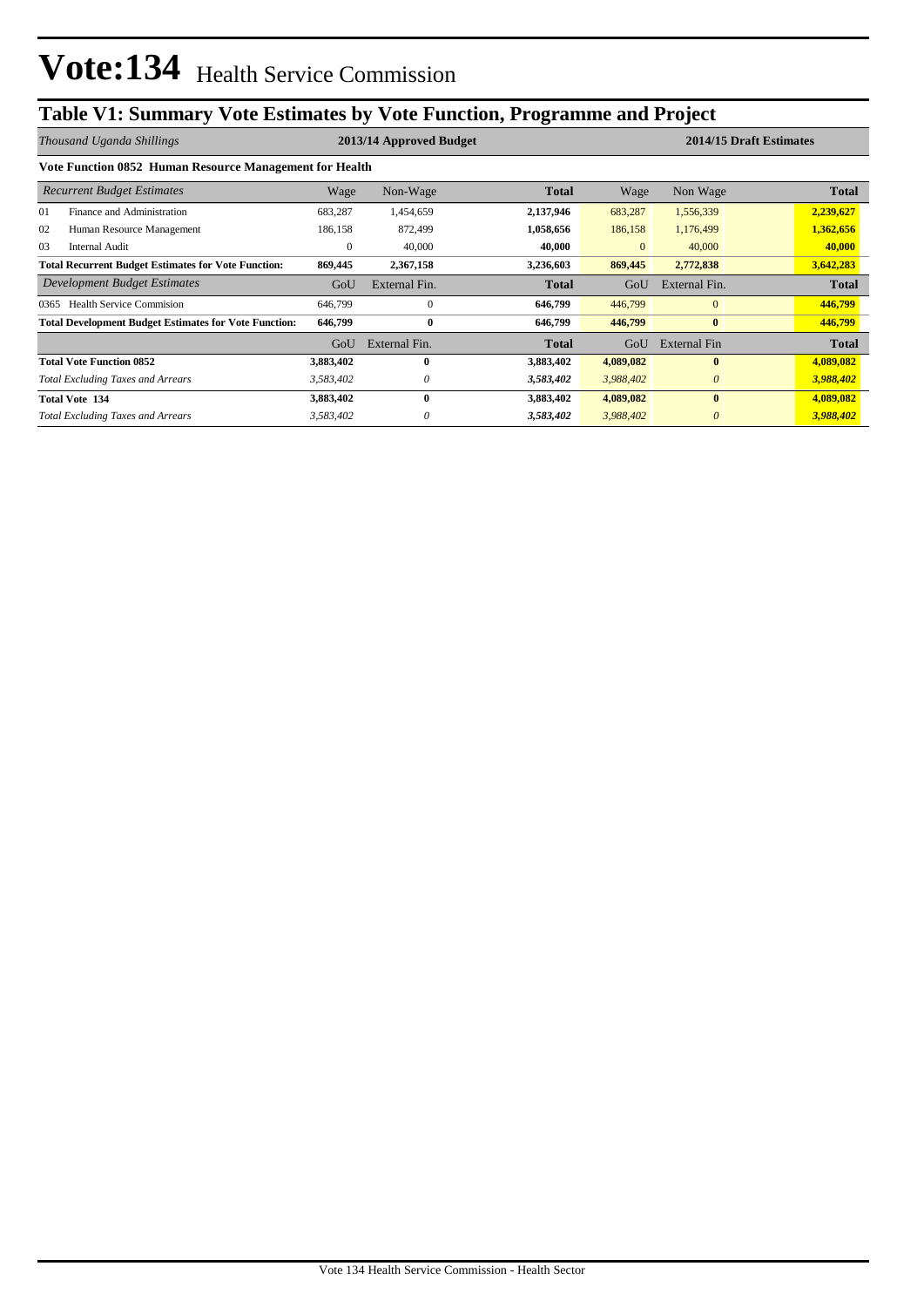# Vote:134 Health Service Commission

### **Table V2: Summary Vote Estimates by Item**

| Thousand Uganda Shillings                                | 2014/15 Draft Estimates<br>2013/14 Approved Budget |                       |              |              |                       |                |
|----------------------------------------------------------|----------------------------------------------------|-----------------------|--------------|--------------|-----------------------|----------------|
|                                                          | GoU                                                | External Fin.         | <b>Total</b> |              | GoU External Fin.     | Total          |
| <b>Employees, Goods and Services (Outputs Provided)</b>  | 3,236,603                                          | $\theta$              | 3,236,603    | 3,641,603    | $\theta$              | 3,641,603      |
| 211101 General Staff Salaries                            | 869,445                                            | $\mathbf{0}$          | 869,445      | 869,445      | $\mathbf{0}$          | 869,445        |
| 211103 Allowances                                        | 403,800                                            | $\boldsymbol{0}$      | 403,800      | 448,800      | $\mathbf{0}$          | 448,800        |
| 213001 Medical expenses (To employees)                   | 29,000                                             | $\overline{0}$        | 29,000       | 29,000       | $\overline{0}$        | 29,000         |
| 221001 Advertising and Public Relations                  | 2,500                                              | $\boldsymbol{0}$      | 2,500        | 2,500        | $\overline{0}$        | 2,500          |
| 221002 Workshops and Seminars                            | 64,000                                             | $\mathbf{0}$          | 64,000       | 161,000      | $\overline{0}$        | 161,000        |
| 221003 Staff Training                                    | 84,500                                             | $\boldsymbol{0}$      | 84,500       | 105,000      | $\mathbf{0}$          | 105,000        |
| 221004 Recruitment Expenses                              | 599,089                                            | $\mathbf{0}$          | 599,089      | 599,089      | $\overline{0}$        | 599,089        |
| 221007 Books, Periodicals & Newspapers                   | 10,560                                             | $\boldsymbol{0}$      | 10,560       | 38,200       | $\overline{0}$        | 38,200         |
| 221008 Computer supplies and Information Technology (IT) | 15,000                                             | $\overline{0}$        | 15,000       | 25,000       | $\overline{0}$        | 25,000         |
| 221009 Welfare and Entertainment                         | 46,800                                             | $\mathbf{0}$          | 46,800       | 46,800       | $\overline{0}$        | 46,800         |
| 221011 Printing, Stationery, Photocopying and Binding    | 55,200                                             | $\mathbf{0}$          | 55,200       | 105,720      | $\overline{0}$        | 105,720        |
| 221012 Small Office Equipment                            | 24,000                                             | $\boldsymbol{0}$      | 24,000       | 24,000       | $\mathbf{0}$          | 24,000         |
| 221016 IFMS Recurrent costs                              | 30,000                                             | $\overline{0}$        | 30,000       | 40,000       | $\overline{0}$        | 40,000         |
| 221017 Subscriptions                                     | 2,080                                              | $\boldsymbol{0}$      | 2,080        | 2,080        | $\overline{0}$        | 2,080          |
| 221020 IPPS Recurrent Costs                              | $\theta$                                           | $\Omega$              | $\bf{0}$     | 25,000       | $\overline{0}$        | 25,000         |
| 222001 Telecommunications                                | 26,000                                             | $\boldsymbol{0}$      | 26,000       | 36,000       | $\boldsymbol{0}$      | 36,000         |
| 222003 Information and communications technology (ICT)   | 10,000                                             | $\mathbf{0}$          | 10,000       | 10,000       | $\overline{0}$        | 10,000         |
| 223003 Rent – (Produced Assets) to private entities      | 433,210                                            | $\boldsymbol{0}$      | 433,210      | $\mathbf{0}$ | $\overline{0}$        | $\overline{0}$ |
| 223005 Electricity                                       | 30,200                                             | $\overline{0}$        | 30,200       | 30,200       | $\overline{0}$        | 30,200         |
| 223901 Rent – (Produced Assets) to other govt. units     | $\mathbf{0}$                                       | $\mathbf{0}$          | $\bf{0}$     | 443,499      | $\overline{0}$        | 443,499        |
| 224002 General Supply of Goods and Services              | 10,800                                             | $\mathbf{0}$          | 10,800       | $\mathbf{0}$ | $\mathbf{0}$          | $\mathbf{0}$   |
| 225001 Consultancy Services- Short term                  | $\mathbf{0}$                                       | $\boldsymbol{0}$      | $\bf{0}$     | 45,000       | $\overline{0}$        | 45,000         |
| 227001 Travel inland                                     | 185,279                                            | $\mathbf{0}$          | 185,279      | 185,279      | $\overline{0}$        | 185,279        |
| 227002 Travel abroad                                     | 27,639                                             | $\boldsymbol{0}$      | 27,639       | 30,710       | $\overline{0}$        | 30,710         |
| 227004 Fuel, Lubricants and Oils                         | 125,780                                            | $\mathbf{0}$          | 125,780      | 160,780      | $\overline{0}$        | 160,780        |
| 228001 Maintenance - Civil                               | 20,400                                             | $\boldsymbol{0}$      | 20,400       | 20,400       | $\boldsymbol{0}$      | 20,400         |
| 228002 Maintenance - Vehicles                            | 131,320                                            | $\mathbf{0}$          | 131,320      | 131,320      | $\overline{0}$        | 131,320        |
| 228003 Maintenance - Machinery, Equipment & Furniture    | $\overline{0}$                                     | $\boldsymbol{0}$      | $\bf{0}$     | 26,780       | $\overline{0}$        | 26,780         |
| <b>Investment</b> (Capital Purchases)                    | 646,799                                            | $\boldsymbol{\theta}$ | 646,799      | 446,799      | $\theta$              | 446,799        |
| 231004 Transport equipment                               | 300,000                                            | $\boldsymbol{0}$      | 300,000      | 288,299      | $\overline{0}$        | 288,299        |
| 231005 Machinery and equipment                           | 46,799                                             | $\mathbf{0}$          | 46,799       | 31,000       | $\overline{0}$        | 31,000         |
| 231006 Furniture and fittings (Depreciation)             | $\mathbf{0}$                                       | $\boldsymbol{0}$      | $\bf{0}$     | 27,500       | $\mathbf{0}$          | 27,500         |
| 312204 Taxes on Machinery, Furniture & Vehicles          | $\theta$                                           | $\mathbf{0}$          | $\bf{0}$     | 100,000      | $\overline{0}$        | 100,000        |
| 312206 Gross Tax                                         | 300,000                                            | $\boldsymbol{0}$      | 300,000      | $\mathbf{0}$ | $\overline{0}$        | $\bf{0}$       |
| <b>Arrears</b>                                           | $\theta$                                           | $\boldsymbol{\theta}$ | $\theta$     | 680          | $\theta$              | 680            |
| 321614 Electricity arrears (Budgeting)                   | $\mathbf{0}$                                       | $\mathbf{0}$          | $\bf{0}$     | 680          | $\boldsymbol{0}$      | 680            |
| <b>Grand Total Vote 134</b>                              | 3,883,402                                          | $\pmb{0}$             | 3,883,402    | 4,089,082    | $\bf{0}$              | 4,089,082      |
| <b>Total Excluding Taxes and Arrears</b>                 | 3,583,402                                          | $\theta$              | 3,583,402    | 3,988,402    | $\boldsymbol{\theta}$ | 3,988,402      |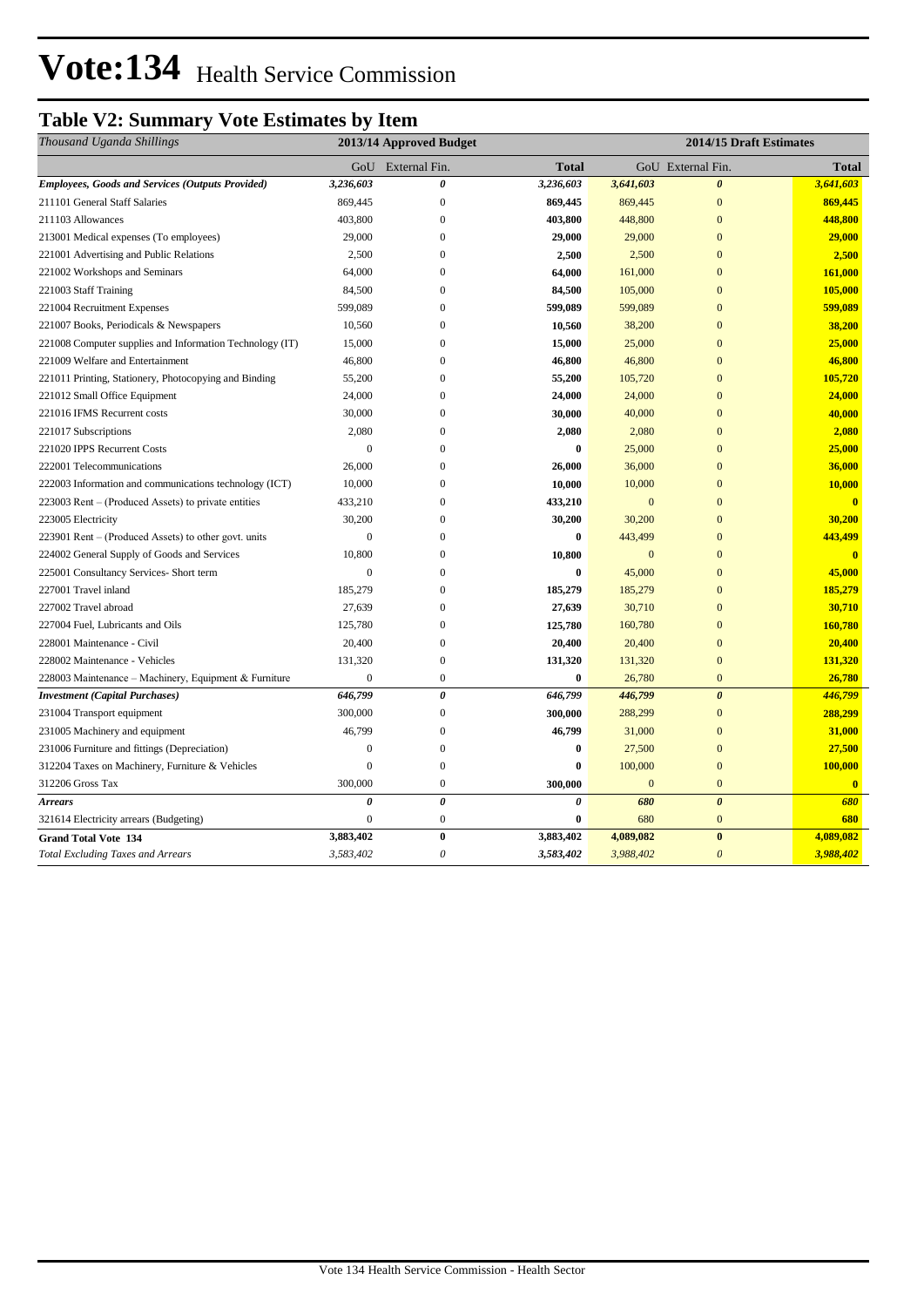# **Vote:134** Health Service Commission

## **Table V3: Detailed Estimates by Vote Function, Cost Centre, Output and Item**

#### *Vote Function 0852 Human Resource Management for Health*

#### *Recurrent Budget Estimates*

#### **Programme 01 Finance and Administration**

| Thousand Uganda Shillings                                                                  |                  | 2013/14 Approved Budget |              |                       | 2014/15 Draft Estimates |                         |
|--------------------------------------------------------------------------------------------|------------------|-------------------------|--------------|-----------------------|-------------------------|-------------------------|
| <b>Outputs Provided</b>                                                                    | Wage             | Non-Wage                | <b>Total</b> | Wage                  | Non Wage                | Total                   |
| Output:085202 Secretariat Support Services                                                 |                  |                         |              |                       |                         |                         |
| 211101 General Staff Salaries                                                              | 683,287          | $\boldsymbol{0}$        | 683,287      | 683,287               | $\mathbf{0}$            | 683,287                 |
| 211103 Allowances                                                                          | $\boldsymbol{0}$ | 403,800                 | 403,800      | $\mathbf{0}$          | 403,800                 | 403,800                 |
| 213001 Medical expenses (To employees)                                                     | $\boldsymbol{0}$ | 29,000                  | 29,000       | $\mathbf{0}$          | 29,000                  | 29,000                  |
| 221001 Advertising and Public Relations                                                    | $\boldsymbol{0}$ | 2,500                   | 2,500        | $\mathbf{0}$          | 2,500                   | 2,500                   |
| 221007 Books, Periodicals & Newspapers                                                     | $\boldsymbol{0}$ | 10,560                  | 10,560       | $\mathbf{0}$          | 13,200                  | 13,200                  |
| 221008 Computer supplies and Information Tec                                               | $\boldsymbol{0}$ | 15,000                  | 15,000       | $\mathbf{0}$          | 25,000                  | 25,000                  |
| 221009 Welfare and Entertainment                                                           | $\boldsymbol{0}$ | 46,800                  | 46,800       | $\mathbf{0}$          | 46,800                  | 46,800                  |
| 221011 Printing, Stationery, Photocopying and                                              | $\boldsymbol{0}$ | 55,200                  | 55,200       | $\mathbf{0}$          | 60,720                  | 60,720                  |
| 221012 Small Office Equipment                                                              | $\boldsymbol{0}$ | 24,000                  | 24,000       | $\mathbf{0}$          | 24,000                  | 24,000                  |
| 221016 IFMS Recurrent costs                                                                | $\boldsymbol{0}$ | 30,000                  | 30,000       | $\mathbf{0}$          | 40,000                  | 40,000                  |
| 221017 Subscriptions                                                                       | $\boldsymbol{0}$ | 2,080                   | 2,080        | $\mathbf{0}$          | 2,080                   | 2,080                   |
| 221020 IPPS Recurrent Costs                                                                | $\boldsymbol{0}$ | $\mathbf{0}$            | $\bf{0}$     | $\mathbf{0}$          | 25,000                  | 25,000                  |
| 222001 Telecommunications                                                                  | $\boldsymbol{0}$ | 26,000                  | 26,000       | $\mathbf{0}$          | 36,000                  | 36,000                  |
| 222003 Information and communications techn                                                | $\boldsymbol{0}$ | 10,000                  | 10,000       | $\mathbf{0}$          | 10,000                  | 10,000                  |
| 223003 Rent – (Produced Assets) to private enti                                            | $\boldsymbol{0}$ | 433,210                 | 433,210      | $\mathbf{0}$          | $\mathbf{0}$            | $\overline{\mathbf{0}}$ |
| 223005 Electricity                                                                         | $\boldsymbol{0}$ | 30,200                  | 30,200       | $\mathbf{0}$          | 30,200                  | 30,200                  |
| 223901 Rent – (Produced Assets) to other govt.                                             | $\boldsymbol{0}$ | $\mathbf{0}$            | $\bf{0}$     | $\mathbf{0}$          | 443,499                 | 443,499                 |
| 224002 General Supply of Goods and Services                                                | $\boldsymbol{0}$ | 10,800                  | 10,800       | $\mathbf{0}$          | $\mathbf{0}$            | $\overline{\mathbf{0}}$ |
| 227001 Travel inland                                                                       | $\boldsymbol{0}$ | 20,370                  | 20,370       | $\mathbf{0}$          | 28,870                  | 28,870                  |
| 227002 Travel abroad                                                                       | $\boldsymbol{0}$ | 27,639                  | 27,639       | $\mathbf{0}$          | 30,710                  | 30,710                  |
| 227004 Fuel, Lubricants and Oils                                                           | $\boldsymbol{0}$ | 125,780                 | 125,780      | $\mathbf{0}$          | 125,780                 | 125,780                 |
| 228001 Maintenance - Civil                                                                 | $\boldsymbol{0}$ | 20,400                  | 20,400       | $\mathbf{0}$          | 20,400                  | 20,400                  |
| 228002 Maintenance - Vehicles                                                              | $\boldsymbol{0}$ | 131,320                 | 131,320      | $\mathbf{0}$          | 131,320                 | 131,320                 |
| 228003 Maintenance - Machinery, Equipment                                                  | $\boldsymbol{0}$ | $\mathbf{0}$            | $\bf{0}$     | $\mathbf{0}$          | 26,780                  | 26,780                  |
| Total Cost of Output 085202:                                                               | 683,287          | 1,454,659               | 2,137,946    | 683,287               | 1,555,659               | 2,238,946               |
| <b>Total Cost of Outputs Provided</b>                                                      | 683,287          | 1,454,659               | 2,137,946    | 683,287               | 1,555,659               | 2,238,946               |
| <b>Arrears</b>                                                                             | Wage             | Non-Wage                | <b>Total</b> | Wage                  | Non Wage                | <b>Total</b>            |
| Output:085299 Arrears                                                                      |                  |                         |              |                       |                         |                         |
| 321614 Electricity arrears (Budgeting)                                                     | $\boldsymbol{0}$ | $\boldsymbol{0}$        | $\bf{0}$     | $\mathbf{0}$          | 680                     | 680                     |
| Total Cost of Output 085299:                                                               | 0                | 0                       | 0            | $\boldsymbol{\theta}$ | 680                     | 680                     |
| <b>Total Cost of Arrears</b>                                                               | $\bf{0}$         | $\bf{0}$                | $\bf{0}$     | $\bf{0}$              | 680                     | 680                     |
| <b>Total Programme 01</b>                                                                  | 683,287          | 1,454,659               | 2,137,946    | 683,287               | 1,556,339               | 2,239,627               |
| <b>Total Excluding Arrears</b>                                                             | 683,287          | 1,454,659               | 2,137,946    | 683,287               | 1,555,659               | 2,238,946               |
| Programme 02 Human Resource Management                                                     |                  |                         |              |                       |                         |                         |
|                                                                                            |                  |                         |              |                       |                         |                         |
| Thousand Uganda Shillings                                                                  |                  | 2013/14 Approved Budget |              |                       | 2014/15 Draft Estimates |                         |
| <b>Outputs Provided</b>                                                                    | Wage             | Non-Wage                | <b>Total</b> | Wage                  | Non Wage                | <b>Total</b>            |
| Output:085201 Health Workers Recruitment services                                          |                  |                         |              |                       |                         |                         |
| 221004 Recruitment Expenses                                                                | $\boldsymbol{0}$ | 432,000                 | 432,000      | $\mathbf{0}$          | $\boldsymbol{0}$        | $\mathbf{0}$            |
| Total Cost of Output 085201:                                                               | 0                | 432,000                 | 432,000      | $\boldsymbol{\theta}$ | $\pmb{\theta}$          | $\boldsymbol{\theta}$   |
| <b>Output:085202 Secretariat Support Services</b>                                          |                  |                         |              |                       |                         |                         |
| 211101 General Staff Salaries                                                              | 186,158          | $\boldsymbol{0}$        | 186,158      | 186,158               | $\boldsymbol{0}$        | 186,158                 |
| 221002 Workshops and Seminars                                                              | $\boldsymbol{0}$ | 64,000                  | 64,000       | $\boldsymbol{0}$      | 64,000                  | 64,000                  |
| 221003 Staff Training                                                                      | $\boldsymbol{0}$ | 84,500                  | 84,500       | $\boldsymbol{0}$      | 96,500                  | 96,500                  |
| 221004 Recruitment Expenses                                                                | $\boldsymbol{0}$ | 167,089                 | 167,089      | $\boldsymbol{0}$      | 79,089                  | 79,089                  |
| Total Cost of Output 085202:                                                               | 186,158          | 315,589                 | 501,747      | 186,158               | 239,589                 | 425,747                 |
| Output:085205 Technical Support and Support Supervision                                    |                  |                         |              |                       |                         |                         |
| 227001 Travel inland                                                                       | $\boldsymbol{0}$ | 124,909                 | 124,909      | $\mathbf{0}$          | 124,909                 | 124,909                 |
| Total Cost of Output 085205:                                                               | 0                | 124,909                 | 124,909      | $\boldsymbol{\theta}$ | 124,909                 | 124,909                 |
| Output:085206 Health Workers Recruitment and Human Resource for Health Management Services |                  |                         |              |                       |                         |                         |
|                                                                                            |                  |                         |              |                       |                         |                         |
| 211103 Allowances                                                                          | $\boldsymbol{0}$ | $\boldsymbol{0}$        | $\bf{0}$     | $\boldsymbol{0}$      | 45,000                  | 45,000                  |
|                                                                                            | $\boldsymbol{0}$ | $\boldsymbol{0}$        | $\bf{0}$     | $\boldsymbol{0}$      | 97,000                  | 97,000                  |
| 221002 Workshops and Seminars<br>221004 Recruitment Expenses                               | $\boldsymbol{0}$ | $\boldsymbol{0}$        | $\bf{0}$     | $\boldsymbol{0}$      | 520,000                 | 520,000                 |